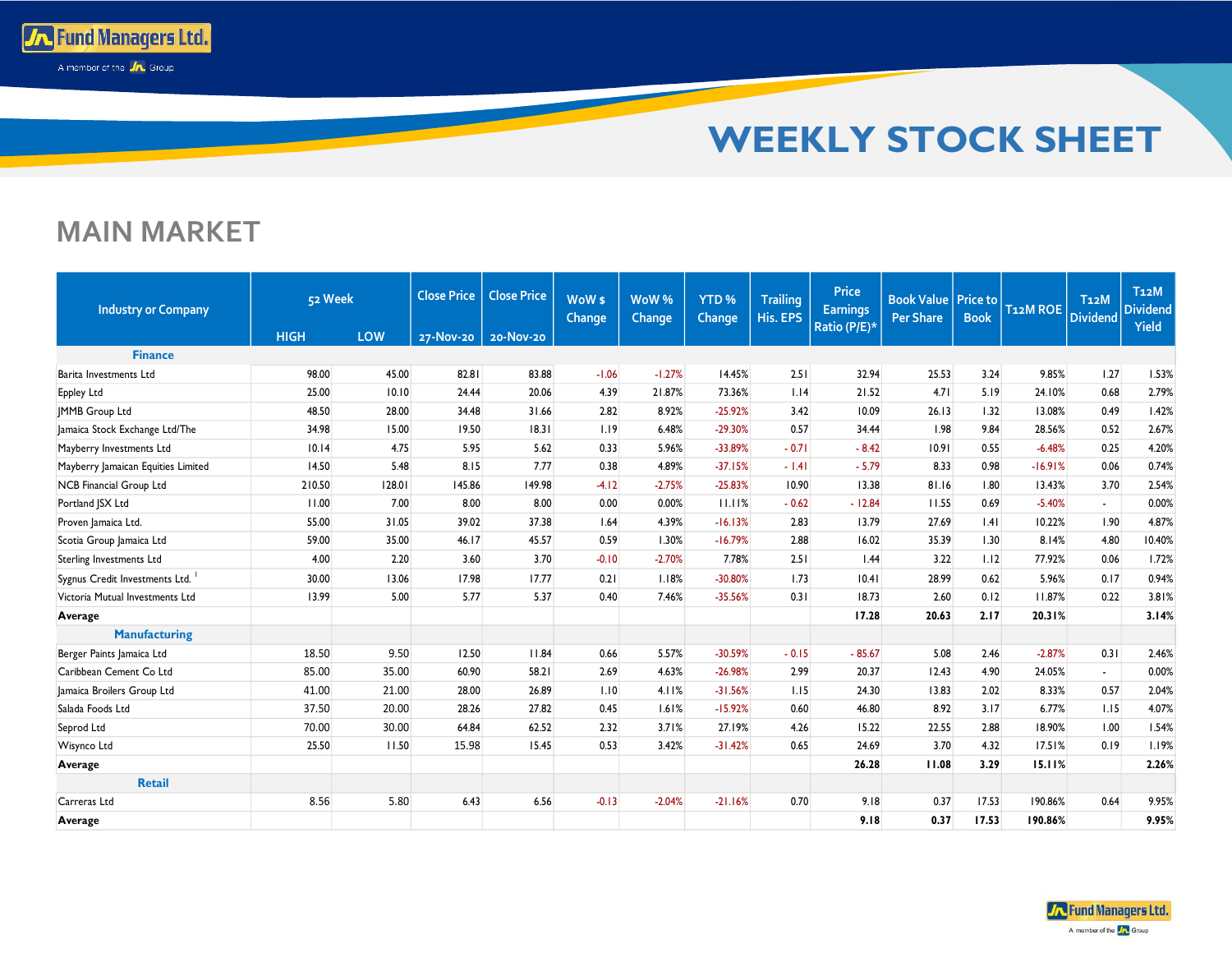| <b>Industry or Company</b>                 | 52 Week     |          | <b>Close Price</b><br><b>Close Price</b> |           | WoW \$<br><b>Change</b> | WoW%      | YTD <sub>%</sub><br>Change<br>Change |              | <b>Price</b><br><b>Earnings</b> | <b>Book Value</b><br><b>Per Share</b> | <b>Price to</b><br><b>Book</b> | T12M ROE   | T <sub>12</sub> M<br><b>Dividend</b> | T <sub>12</sub> M<br><b>Dividend</b> |
|--------------------------------------------|-------------|----------|------------------------------------------|-----------|-------------------------|-----------|--------------------------------------|--------------|---------------------------------|---------------------------------------|--------------------------------|------------|--------------------------------------|--------------------------------------|
|                                            | <b>HIGH</b> | LOW      | 27-Nov-20                                | 20-Nov-20 |                         |           |                                      | His. EPS     | Ratio (P/E)*                    |                                       |                                |            |                                      | Yield                                |
| <b>Insurance</b>                           |             |          |                                          |           |                         |           |                                      |              |                                 |                                       |                                |            |                                      |                                      |
| Key Insurance Co Ltd                       | 11.50       | 2.00     | 10.02                                    | 7.87      | 2.15                    | 27.31%    | 213.19%                              | $-0.89$      | $-11.29$                        | 0.50                                  | 20.23                          | $-179.14%$ | L.                                   | 0.00%                                |
| Average                                    |             |          |                                          |           |                         |           |                                      |              | $-11.29$                        | 0.50                                  | 20.23                          | $-179.14%$ |                                      | 0.00%                                |
| <b>Communication</b>                       |             |          |                                          |           |                         |           |                                      |              |                                 |                                       |                                |            |                                      |                                      |
| Radio Jamaica Ltd                          | 2.10        | 1.05     | 1.10                                     | 1.15      | $-0.05$                 | $-3.94%$  | -39.58%                              | $-0.02$      | $-63.52$                        | 0.93                                  | 1.19                           | $-1.87%$   | 0.02                                 | 1.81%                                |
| Average                                    |             |          |                                          |           |                         |           |                                      |              | $-63.52$                        | 0.93                                  | 1.19                           | $-1.87%$   |                                      | 1.81%                                |
| <b>Conglomerate</b>                        |             |          |                                          |           |                         |           |                                      |              |                                 |                                       |                                |            |                                      |                                      |
| GraceKennedy Ltd                           | 79.99       | 50.51    | 66.69                                    | 58.00     | 8.69                    | 14.98%    | $-3.95%$                             | 3.29         | 20.29                           | 56.78                                 | 1.17                           | 5.79%      | 1.60                                 | 2.40%                                |
| Jamaica Producers Group                    | 28.50       | 15.00    | 20.04                                    | 19.97     | 0.07                    | 0.35%     | $-26.47%$                            | 3.41         | 5.88                            | 14.47                                 | 1.38                           | 23.55%     | 0.15                                 | 0.75%                                |
| Pan-Jamaican Investment Trust              | 103.85      | 60.00    | 67.61                                    | 63.99     | 3.62                    | 5.65%     | -32.98%                              | 3.70         | 18.28                           | 42.30                                 | 1.60                           | 8.74%      | 1.32                                 | 1.95%                                |
| Sagicor Group Jamaica Ltd                  | 80.00       | 34.00    | 51.20                                    | 48.00     | 3.20                    | 6.67%     | $-29.45%$                            | 2.35         | 21.82                           | 25.91                                 | 1.98                           | 9.05%      | 1.05                                 | 2.05%                                |
| Average                                    |             |          |                                          |           |                         |           |                                      |              | 16.57                           | 34.87                                 | 1.53                           | 11.78%     |                                      | 1.79%                                |
| <b>Leisure</b>                             |             |          |                                          |           |                         |           |                                      |              |                                 |                                       |                                |            |                                      |                                      |
| Ciboney Group Ltd                          | 0.18        | 0.07     | 0.15                                     | 0.15      | 0.00                    | 1.81%     | 38.12%                               | $-0.01$      | $-19.25$                        | 0.00                                  | 44.99                          | $-233.70%$ | $\blacksquare$                       | 0.00%                                |
| Palace Amusement Co Ltd                    | 2,900.00    | 1,000.00 | 1,200.00                                 | 1,265.01  | $-65.01$                | $-5.14%$  | $-58.62%$                            | $-91.34$     | $-13.14$                        | 257.75                                | 4.66                           | $-35.44%$  | ÷.                                   | 0.00%                                |
| Pulse Investments Ltd                      | 5.61        | 1.37     | 4.86                                     | 4.52      | 0.34                    | 7.58%     | $-19.02%$                            | 0.14         | 35.28                           | 0.68                                  | 7.20                           | 20.42%     | 0.02                                 | 0.41%                                |
| Supreme Ventures Ltd                       | 26.50       | 11.72    | 17.64                                    | 15.87     | 1.78                    | 11.19%    | $-30.81%$                            | 0.86         | 20.56                           | 2.13                                  | 8.30                           | 40.35%     | 0.80                                 | 4.53%                                |
| Average                                    |             |          |                                          |           |                         |           |                                      |              | 27.92                           | 1.40                                  | 6.72                           | 30.38%     |                                      | 2.47%                                |
| <b>Services</b>                            |             |          |                                          |           |                         |           |                                      |              |                                 |                                       |                                |            |                                      |                                      |
| Kingston Wharves Ltd                       | 73.00       | 36.00    | 46.16                                    | 48.84     | $-2.68$                 | $-5.49%$  | $-24.60%$                            | 1.68         | 27.44                           | 19.45                                 | 2.37                           | 8.65%      | 0.54                                 | 1.17%                                |
| Transjamaican Highway Limited              | 1.41        | 1.00     | 1.24                                     | 1.29      | $-0.05$                 | $-4.15%$  | $\blacksquare$                       | $-0.02$      | $-55.66$                        | 0.63                                  | 1.98                           | $-3.56%$   | ÷.                                   | 0.00%                                |
| Average                                    |             |          |                                          |           |                         |           |                                      |              | 27.44                           | 19.45                                 | 2.18                           | 8.65%      |                                      | 1.17%                                |
| <b>Real Estate</b>                         |             |          |                                          |           |                         |           |                                      |              |                                 |                                       |                                |            |                                      |                                      |
| Eppley Caribbean Property Fund Ltd SCC     | 57.48       | 30.00    | 40.00                                    | 40.75     | $-0.75$                 | $-1.84%$  | $-7.39%$                             | 0.98         | 40.80                           | 49.19                                 | 0.81                           | 1.99%      | 0.01                                 | 0.03%                                |
| Kingston Properties Ltd                    | 8.00        | 4.50     | 7.20                                     | 7.20      | 0.00                    | 0.06%     | 8.68%                                | 0.41         | 17.39                           | 6.29                                  | 1.15                           | 6.59%      | 0.18                                 | 2.56%                                |
| Sagicor Real Estate X Fund Ltd             | 11.75       | 5.80     | 7.97                                     | 7.79      | 0.18                    | 2.32%     | $-14.22%$                            | $-4.68$      | $-1.71$                         | 11.63                                 | 0.69                           | -40.20%    | $\blacksquare$                       | 0.00%                                |
| Stanley Motta Ltd.                         | 6.30        | 4.20     | 4.74                                     | 5.65      | $-0.91$                 | $-16.17%$ | $-20.54%$                            | 47.49        | 0.10                            | 783.98                                | 0.01                           | 6.06%      | 0.24                                 | 5.12%                                |
| 138 Student Living Jamaica Ltd             | 9.48        | 3.51     | 4.00                                     | 3.51      | 0.49                    | 13.96%    | $-5.66%$                             | 0.06         | 72.19                           | 12.85                                 | 0.31                           | 0.43%      | $\blacksquare$                       | 0.00%                                |
| First Rock Capital Holdings Ltd            | 18.49       | 8.50     | 12.10                                    | 12.33     | $-0.23$                 | $-1.88%$  |                                      | $\mathbf{r}$ |                                 | 110.56                                | 0.11                           | 0.00%      | 0.11                                 | 0.90%                                |
| Average                                    |             |          |                                          |           |                         |           |                                      |              | 32.62                           | 19.99                                 | 0.51                           | 3.77%      |                                      | 2.15%                                |
| <b>Other</b>                               |             |          |                                          |           |                         |           |                                      |              |                                 |                                       |                                |            |                                      |                                      |
| 1834 Investments Ltd.                      | 1.25        | 0.71     | 0.98                                     | 0.95      | 0.03                    | 3.16%     | $-8.61%$                             | 0.03         | 28.01                           | 1.20                                  | 0.82                           | 2.92%      | 0.08                                 | 8.16%                                |
| MPC Caribbean Clean Energy Limited         | 231.00      | 130.00   | 145.50                                   | 143.37    | 2.13                    | 1.49%     | $-30.71%$                            | 0.26         | 570.36                          | 129.02                                | 1.13                           | 0.20%      | 11.80                                | 8.11%                                |
| Sagicor Select Fund Finance                | 1.15        | 0.58     | 0.67                                     | 0.65      | 0.02                    | 3.34%     | $-40.22%$                            | $-0.32$      | $-2.07$                         | 0.83                                  | 0.81                           | $-39.06%$  | 0.01                                 | 1.75%                                |
| Sagicor Select Fund Manu & Dist.           | 1.16        | 0.46     | 0.75                                     | 0.70      | 0.05                    | 6.99%     | $-24.07%$                            | $-0.20$      | $-3.68$                         | 0.79                                  | 0.94                           | $-25.61%$  | 0.01                                 | 1.56%                                |
| Wigton Windfarm Ltd                        | 1.15        | 0.50     | 0.73                                     | 0.74      | $-0.01$                 | $-1.02%$  | $-24.88%$                            | 0.05         | 13.94                           | 0.35                                  | 2.07                           | 14.85%     | $\blacksquare$                       | 0.00%                                |
| Average                                    |             |          |                                          |           |                         |           |                                      |              | 20.98                           | 0.79                                  | 1.15                           | 5.99%      |                                      | 4.90%                                |
| <b>Market Average (excluding Outliers)</b> |             |          |                                          |           |                         |           |                                      |              | 22.28                           | 21.20                                 | 5.65                           | 10.94%     |                                      | 3.29%                                |

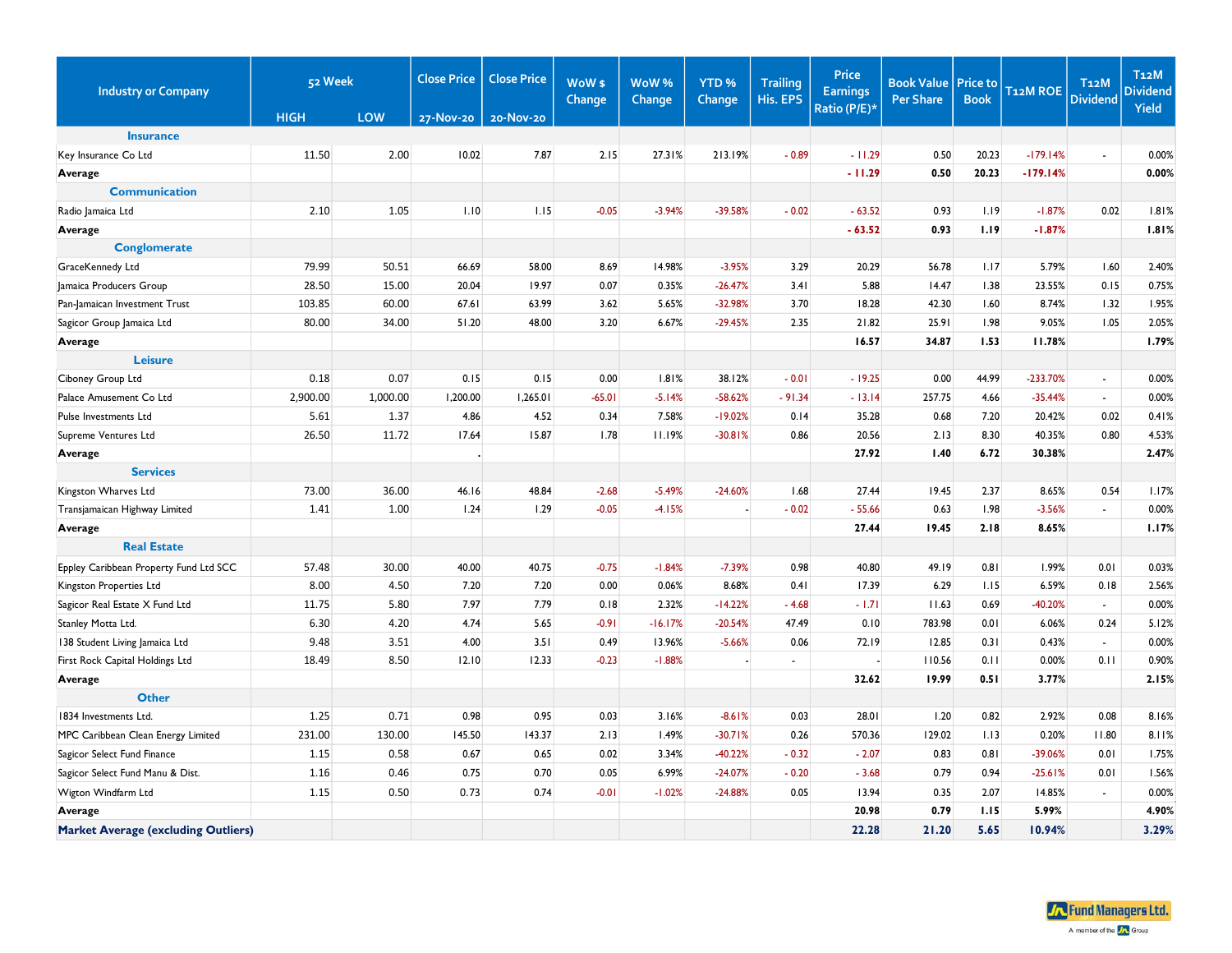## **JUNIOR MARKET**

| <b>Industry or Company</b>           |             | 52 Week<br><b>Close Price</b> |           | <b>Close Price</b> | WoW <sub>s</sub><br><b>Change</b> | WoW <sup>%</sup><br><b>Change</b> | YTD <sub>%</sub><br>Change | His. EPS<br>Last 4 | <b>Price</b><br><b>Earnings</b> | <b>Book</b><br><b>Value Per</b> | <b>Price to</b><br><b>Book</b> | <b>T12M</b><br><b>ROE</b> | T <sub>12</sub> M<br><b>Dividend</b> | T <sub>12</sub> M<br><b>Dividend</b> |
|--------------------------------------|-------------|-------------------------------|-----------|--------------------|-----------------------------------|-----------------------------------|----------------------------|--------------------|---------------------------------|---------------------------------|--------------------------------|---------------------------|--------------------------------------|--------------------------------------|
|                                      | <b>HIGH</b> | LOW                           | 27-Nov-20 | 20-Nov-20          |                                   |                                   |                            | <b>Qtrs</b>        | Ratio (P/E)*                    | <b>Share</b>                    |                                |                           |                                      | <b>Yield</b>                         |
| <b>Finance</b>                       |             |                               |           |                    |                                   |                                   |                            |                    |                                 |                                 |                                |                           |                                      |                                      |
| <b>Access Financial Services Ltd</b> | 37.00       | 17.65                         | 21.99     | 21.70              | 0.30                              | 1.37%                             | $-36.19%$                  | 0.41               | 54.07                           | 8.28                            | 2.66                           | 4.91%                     | 0.49                                 | 2.23%                                |
| <b>ISP Finance Services Ltd</b>      | 31.99       | 12.00                         | 22.50     | 21.00              | 1.50                              | 7.14%                             | $-29.67%$                  | 0.32               | 71.27                           | 3.76                            | 5.99                           | 8.40%                     | $\sim$                               | 0.00%                                |
| Lasco Financial Services Ltd         | 4.78        | 1.90                          | 2.60      | 2.66               | $-0.06$                           | $-2.26%$                          | -40.06%                    | $-0.08$            | $-32.54$                        | 1.24                            | 2.10                           | $-6.46%$                  | $\sim$                               | 0.00%                                |
| <b>QWI</b> Investments Ltd           | 1.15        | 0.55                          | 0.73      | 0.73               | $-0.00$                           | $-0.26%$                          | $-30.59%$                  | $-0.33$            | $-2.19$                         | 1.04                            | 0.70                           | $-31.93%$                 |                                      | 0.00%                                |
| SSL Venture Capital Jamaica Ltd      | 1.58        | 0.50                          | 0.57      | 0.55               | 0.02                              | 4.36%                             | $-50.03%$                  | $-0.37$            | $-1.55$                         | $-0.56$                         | $-1.01$                        | 65.32%                    |                                      | 0.00%                                |
| Average                              |             |                               |           |                    |                                   |                                   |                            |                    | 62.67                           | 3.58                            | 2.86                           | 16.29%                    |                                      | 2.23%                                |
| <b>Insurance</b>                     |             |                               |           |                    |                                   |                                   |                            |                    |                                 |                                 |                                |                           |                                      |                                      |
| Caribbean Assurance Brokers          | 2.85        | 1.60                          | 1.90      | 1.85               | 0.05                              | 2.70%                             |                            | $-0.16$            | $-12.04$                        | 0.81                            | 2.35                           | $-19.55%$                 | $\sim$                               | 0.00%                                |
| General Accident Insurance Co        | 8.09        | 3.89                          | 6.18      | 6.45               | $-0.27$                           | $-4.20%$                          | $-12.97%$                  | 0.57               | 10.92                           | 2.98                            | 2.07                           | 18.98%                    | 0.14                                 | 2.24%                                |
| IronRock Insurance Co Ltd            | 4.00        | 2.00                          | 2.95      | 3.01               | $-0.06$                           | $-1.96%$                          | $-16.33%$                  | 0.01               | 396.03                          | 2.31                            | 1.27                           | 0.32%                     |                                      | 0.00%                                |
| Average                              |             |                               |           |                    |                                   |                                   |                            |                    | 10.92                           | 2.03                            | 1.90                           | 9.65%                     |                                      | 2.24%                                |
| <b>Manufacturing</b>                 |             |                               |           |                    |                                   |                                   |                            |                    |                                 |                                 |                                |                           |                                      |                                      |
| AMG Packaging & Paper Co Ltd         | 2.35        | 1.15                          | 1.55      | 1.50               | 0.05                              | 3.47%                             | $-26.40%$                  | 0.11               | 14.16                           | 1.07                            | 1.45                           | 10.21%                    | 0.02                                 | 1.29%                                |
| <b>Blue Power Group Ltd</b>          | 7.50        | 3.00                          | 3.25      | 3.60               | $-0.35$                           | $-9.72%$                          | $-28.40%$                  | 0.12               | 26.61                           | 1.73                            | 1.88                           | 7.06%                     | 0.02                                 | 0.62%                                |
| Consolidated Bakeries Jamaica        | 2.00        | 1.02                          | 1.22      | 1.38               | $-0.16$                           | $-11.59%$                         | $-26.51%$                  | $-0.07$            | $-17.36$                        | 3.20                            | 0.38                           | $-2.20%$                  |                                      | 0.00%                                |
| Caribbean Cream Ltd                  | 5.60        | 1.82                          | 4.13      | 4.09               | 0.04                              | 0.98%                             | 14.55%                     | 0.25               | 16.76                           | 2.16                            | 1.91                           | 11.40%                    | 0.05                                 | 1.16%                                |
| Caribbean Flavours & Fragrance       | 22.50       | 1.55                          | 1.70      | 1.82               | $-0.12$                           | $-6.73%$                          | $-88.66%$                  | 0.05               | 36.48                           | 0.52                            | 3.28                           | 8.98%                     | 0.25                                 | 14.70%                               |
| Honey Bun 1982 Ltd                   | 9.90        | 4.00                          | 4.81      | 4.81               | 0.00                              | 0.03%                             | $-33.41%$                  | 0.35               | 13.61                           | 1.76                            | 2.74                           | 20.10%                    | 0.08                                 | 1.66%                                |
| Jamaican Teas Ltd                    | 8.50        | 1.98                          | 2.08      | 3.07               | $-0.99$                           | $-32.15%$                         | $-0.35%$                   | $-0.19$            | $-11.05$                        | 4.07                            | 0.51                           | $-4.64%$                  | 0.06                                 | 2.88%                                |
| Lasco Manufacturing Ltd              | 5.25        | 2.50                          | 3.80      | 3.80               | 0.00                              | 0.05%                             | $-18.98%$                  | 0.28               | 13.57                           | 1.75                            | 2.17                           | 15.98%                    | 0.06                                 | 1.61%                                |
| Average                              |             |                               |           |                    |                                   |                                   |                            |                    | 20.20                           | 2.03                            | 1.79                           | 8.85%                     |                                      | 1.54%                                |

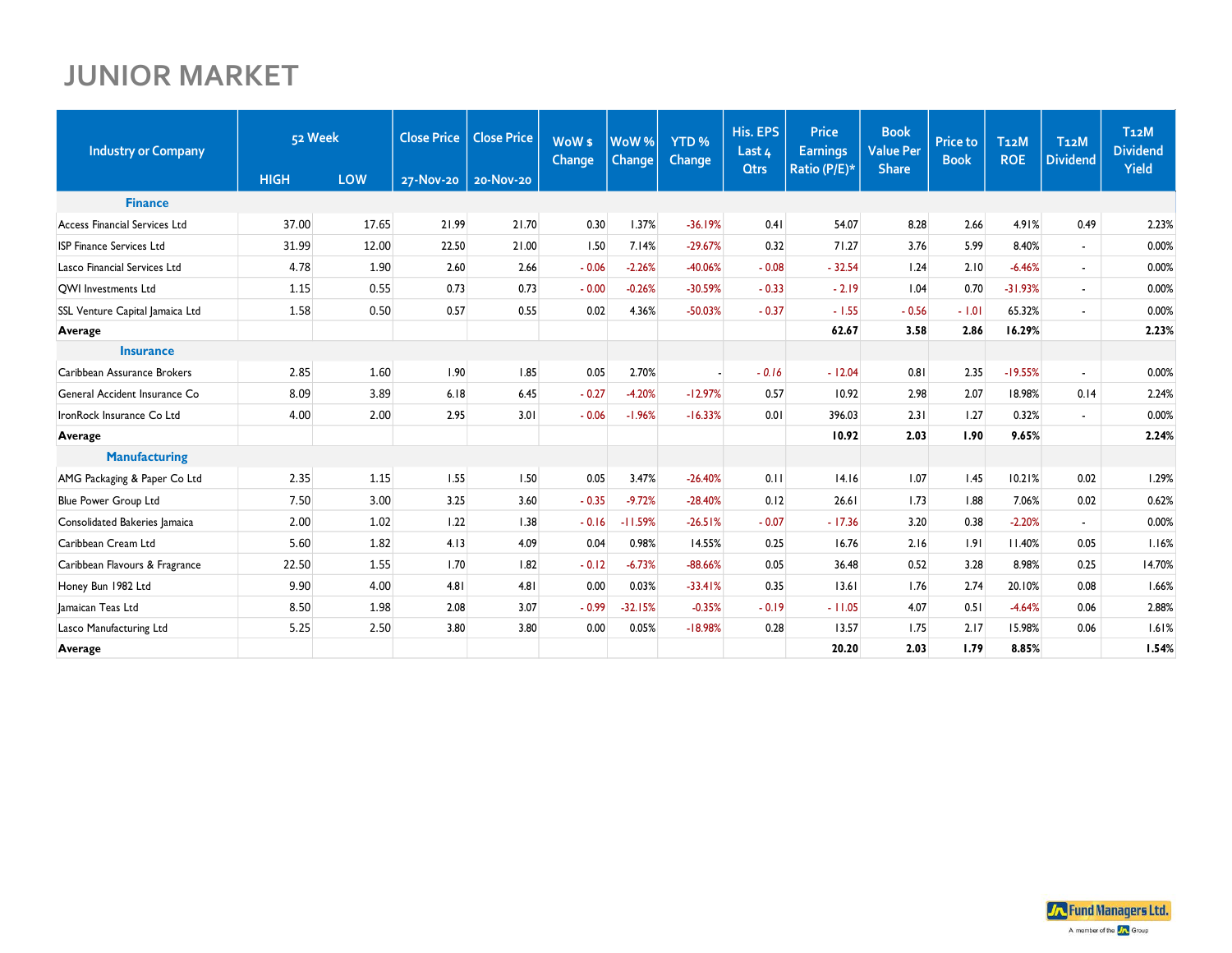| <b>Industry or Company</b>                 | 52 Week     |      | <b>Close Price</b> | <b>Close Price</b> | WoW \$<br>Change | WoW%<br>Change | YTD <sub>%</sub><br>Change | His. EPS<br>Last 4 | <b>Price</b><br><b>Earnings</b> | <b>Book</b><br><b>Value Per</b> | <b>Price to</b><br><b>Book</b> | <b>T12M</b><br><b>ROE</b> | <b>T12M</b><br><b>Dividend</b> | T <sub>12</sub> M<br><b>Dividend</b> |
|--------------------------------------------|-------------|------|--------------------|--------------------|------------------|----------------|----------------------------|--------------------|---------------------------------|---------------------------------|--------------------------------|---------------------------|--------------------------------|--------------------------------------|
|                                            | <b>HIGH</b> | LOW  | 27-Nov-20          | 20-Nov-20          |                  |                |                            | Otrs               | Ratio (P/E)*                    | <b>Share</b>                    |                                |                           |                                | <b>Yield</b>                         |
| <b>Retail</b>                              |             |      |                    |                    |                  |                |                            |                    |                                 |                                 |                                |                           |                                |                                      |
| Caribbean Producers Jamaica Ltd            | 5.30        | 2.00 | 2.53               | 2.34               | 0.19             | 7.99%          | $-51.36%$                  | $-0.84$            | $-3.00$                         | 2.07                            | 1.22                           | $-40.64%$                 | $\overline{\phantom{a}}$       | 0.00%                                |
| Lasco Distributors Ltd                     | 3.90        | 1.90 | 3.29               | 3.15               | 0.14             | 4.46%          | 2.22%                      | 0.24               | 13.94                           | 1.72                            | 1.91                           | 13.73%                    | 0.04                           | 1.31%                                |
| Derrimon Trading Co Ltd                    | 3.10        | 1.40 | 2.36               | 2.41               | $-0.04$          | $-1.85%$       | $-7.93%$                   | 0.10               | 22.70                           | 0.49                            | 4.78                           | 21.04%                    | 0.01                           | 0.42%                                |
| Everything Fresh Ltd                       | 1.45        | 0.50 | 0.71               | 0.73               | $-0.02$          | $-2.45%$       | $-38.84%$                  | $-0.21$            | $-3.35$                         | 0.53                            | 1.33                           | -39.76%                   |                                | 0.00%                                |
| Fontana Ltd                                | 7.85        | 3.50 | 5.03               | 5.21               | $-0.18$          | $-3.47%$       | $-28.35%$                  | 0.24               | 20.72                           | 1.15                            | 4.37                           | 21.09%                    | 0.04                           | 0.80%                                |
| FosRich Company Ltd.                       | 4.90        | 2.00 | 4.07               | 3.99               | 0.08             | 1.97%          | $-2.70%$                   | 0.20               | 20.28                           | 1.73                            | 2.35                           | 11.60%                    | $\blacksquare$                 | 0.00%                                |
| Jetcon Corp Ltd                            | 1.95        | 0.65 | 0.75               | 0.71               | 0.04             | 6.36%          | $-55.51%$                  | 0.07               | 10.96                           | 1.87                            | 0.40                           | 3.67%                     | 0.03                           | 4.00%                                |
| Indies Pharma Jamaica Ltd                  | 3.50        | 1.25 | 2.54               | 2.55               | $-0.01$          | $-0.26%$       | $-23.69%$                  | 0.13               | 19.18                           | 0.55                            | 4.58                           | 23.91%                    | $\sim$                         | 0.00%                                |
| Lumber Depot Ltd                           | 2.67        | 0.95 | 1.25               | 1.21               | 0.04             | 3.57%          | $-24.04%$                  | 0.09               | 14.23                           | 0.31                            | 3.97                           | 27.89%                    | $\sim$                         | 0.00%                                |
| Medical Disposables & Supplies             | 8.80        | 3.51 | 4.35               | 4.35               | 0.00             | 0.00%          | $-36.72%$                  | $-0.00$            | $-966.55$                       | 3.12                            | 1.39                           | $-0.14%$                  | 0.11                           | 2.53%                                |
| Paramount Trading Jamaica Ltd              | 2.40        | 1.30 | 1.32               | 1.36               | $-0.04$          | $-3.08%$       | $-41.18%$                  | 0.03               | 38.00                           | 0.52                            | 2.51                           | 6.62%                     | $\overline{\phantom{a}}$       | 0.00%                                |
| Stationary & Office Supplies               | 11.75       | 4.01 | 4.55               | 4.50               | 0.05             | 1.11%          | $-58.72%$                  | 0.20               | 23.14                           | 2.50                            | 1.82                           | 7.87%                     | 0.08                           | 1.76%                                |
| Tropical Battery Compsny Limited           | 1.35        | 1.01 | 1.17               | 1.20               | $-0.03$          | $-2.34%$       |                            | 0.06               | 20.87                           | 0.60                            | 1.96                           | 9.37%                     |                                | 0.00%                                |
| Average                                    |             |      |                    |                    |                  |                |                            |                    | 20.40                           | 1.32                            | 2.51                           | 14.68%                    |                                | 1.80%                                |
| <b>Leisure</b>                             |             |      |                    |                    |                  |                |                            |                    |                                 |                                 |                                |                           |                                |                                      |
| Dolphin Cove Ltd                           | 12.00       | 5.50 | 6.25               | 6.60               | $-0.35$          | $-5.30%$       | $-35.00%$                  | $-0.50$            | $-12.53$                        | 9.75                            | 0.64                           | $-5.11%$                  | 0.70                           | 11.20%                               |
| <b>KLE Group Ltd</b>                       | 2.80        | 1.10 | 1.45               | 1.45               | $\sim$           | 0.00%          | $-17.14%$                  | $-0.72$            | $-2.00$                         | 0.34                            | 4.24                           | $-211.81%$                | $\sim$                         | 0.00%                                |
| Main Event Entertainment Group             | 6.79        | 2.89 | 3.03               | 2.99               | 0.04             | 1.34%          | $-52.59%$                  | $-0.01$            | $-436.82$                       | 1.87                            | 1.62                           | $-0.37%$                  | 0.09                           | 2.97%                                |
| Average                                    |             |      |                    |                    |                  |                |                            |                    | $-7.26$                         | 3.99                            | 2.17                           | $-2.74%$                  |                                | 7.09%                                |
| <b>Food &amp; Beverage</b>                 |             |      |                    |                    |                  |                |                            |                    |                                 |                                 |                                |                           |                                |                                      |
| Express Catering Ltd.                      | 7.50        | 2.85 | 3.46               | 3.63               | $-0.17$          | $-4.71%$       | -47.93%                    | $-0.05$            | $-70.56$                        | 0.26                            | 13.14                          | $-18.62%$                 | 0.05                           | 1.54%                                |
| Average                                    |             |      |                    |                    |                  |                |                            |                    | $-70.56$                        | 0.26                            | 13.14                          | $-18.62%$                 |                                | 1.54%                                |
| <b>Services</b>                            |             |      |                    |                    |                  |                |                            |                    |                                 |                                 |                                |                           |                                |                                      |
| <b>CAC 2000 Ltd</b>                        | 15.00       | 7.39 | 10.00              | 9.20               | 0.80             | 8.70%          | $-33.33%$                  | 0.16               | 63.86                           | 2.90                            | 3.45                           | 5.40%                     | 0.04                           | 0.35%                                |
| Cargo Handlers Ltd                         | 10.05       | 5.10 | 6.35               | 7.60               | $-1.25$          | $-16.44%$      | $-29.08%$                  | 0.27               | 23.32                           | 1.24                            | 5.14                           | 22.05%                    | 0.22                           | 3.46%                                |
| Elite Diagnostic Limited                   | 5.75        | 2.07 | 3.00               | 3.10               | $-0.10$          | $-3.19%$       | $-39.81%$                  | $-0.05$            | $-57.45$                        | 1.27                            | 2.36                           | $-4.11%$                  | $\overline{a}$                 | 0.00%                                |
| <b>Gwest Corporation</b>                   | 1.25        | 0.56 | 0.70               | 0.70               | $-0.00$          | $-0.50%$       | $-29.70%$                  | $-0.09$            | $-7.99$                         | 1.30                            | 0.54                           | $-6.70%$                  | $\blacksquare$                 | 0.00%                                |
| Knutsford Express Services Ltd             | 12.00       | 5.00 | 5.93               | 6.00               | $-0.07$          | $-1.20%$       | -44.03%                    | $-0.08$            | $-75.24$                        | 1.49                            | 3.98                           | $-5.29%$                  | 0.08                           | 1.35%                                |
| Mailpac Group Limited                      | 2.60        | 1.20 | 2.15               | 2.16               | $-0.01$          | $-0.32%$       | 2.67%                      | 0.17               | 12.63                           | 0.19                            | 11.49                          | 90.94%                    | $\mathbf{r}$                   | 0.00%                                |
| tTech Ltd                                  | 7.30        | 3.50 | 4.60               | 5.14               | $-0.54$          | $-10.58%$      | $-29.44%$                  | 0.14               | 32.42                           | 2.22                            | 2.07                           | 6.40%                     | 0.07                           | 1.41%                                |
| Average                                    |             |      |                    |                    |                  |                |                            |                    | 33.06                           | 1.51                            | 4.15                           | 24.13%                    |                                | 1.64%                                |
| <b>Other</b>                               |             |      |                    |                    |                  |                |                            |                    |                                 |                                 |                                |                           |                                |                                      |
| <b>ICREATE Limited</b>                     | 0.90        | 0.40 | 0.64               | 0.61               | 0.03             | 5.49%          | $-8.07%$                   | $-0.17$            | $-1.84$                         | $-0.01$                         | $-50.58$                       | 1333.65%                  |                                | 0.00%                                |
| The Limners and Bards Company Ltd          | 3.20        | 1.40 | 2.50               | 2.58               | $-0.07$          | $-2.82%$       | $-16.89%$                  | 0.14               | 15.66                           | 0.47                            | 5.32                           | 29.83%                    | 0.02                           | 0.80%                                |
|                                            |             |      |                    |                    |                  |                |                            |                    | 15.66                           | 0.47                            | 5.32                           | 29.83%                    |                                | 0.80%                                |
| <b>Market Average (excluding Outliers)</b> |             |      |                    |                    |                  |                |                            |                    | 27.15                           | 1.90                            | 4.23                           | 17.24%                    |                                | 2.36%                                |